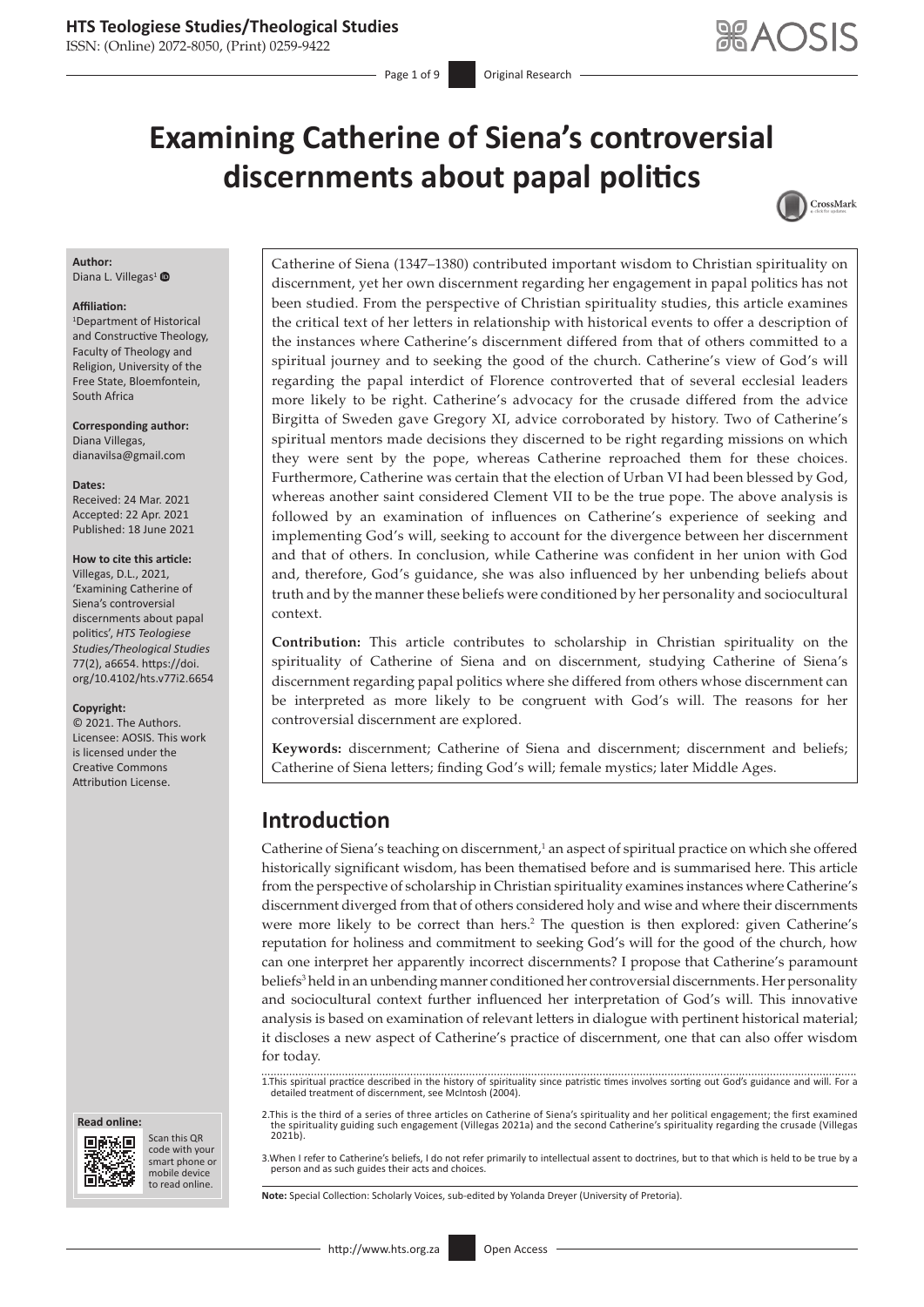## **Catherine's wisdom on discernment**

As context for reading the instances of Catherine's discernment described in this article, I offer a summary of her wisdom on discernment.4 Her central insight is that capacity to perceive and carry out God's will depends on a person's level of transformation in his or her capacity for charity (love). God's will is carried out when we live according to biblical love, namely, with capacity to see and act on behalf of what is for and in the common good. One of Catherine's central images highlights this: discernment is an offshoot of the tree of charity (Catherine of Siena 1980: Chaters 9, 10) (Letter 213).<sup>5</sup> Capacity for love involves a process of transformation that occurs over time through the dialectical experience of God's merciful, unconditional love in response to recognition of need for God to grow beyond sinfulness, woundedness and selfcenteredness. Transformation of self-centeredness leaves one increasingly free to perceive and carry out God's will.

Catherine also describes the transformation needed for discernment as transformation of desire, by which she means that the depth of a person's motivation and perception, his or her thought, feeling, imagination and all that forms his or her spiritual core, becomes increasingly directed to what is congruent with God's love and truth and thus God's will. When desire is transformed, the directionality of all the energies of the person becomes increasingly congruent with what God wants.

Central to transformed desire is the progressive acceptance that following Jesus entails taking up the cross, as God's will may involve self-denial or suffering. To the extent that one is resistant to undergoing these human experiences, one will be blocked from perceiving and desiring God's will. Accordingly, transformed love makes one capable of embracing suffering.<sup>6</sup>

I will argue that Catherine's application of this wisdom in her own life contributed to both her heroic commitment to God's will and to her unbending interpretations of reality leading to her controversial view of God's will. In addition, Catherine applied the above wisdom in the reproofs detailed below. She reproached Raymond of Capua, William Flete and Giovanni dalle Celle for failure to live up to the

- 4.Catherine's wisdom on discernment is not found in one treatise but must be culled from passages scattered throughout many of her 383 letters and *The Dialogue.* She communicated in a non-systematic, literary fashion, using intertwined images and<br>metaphors. Accordingly, thematisation of this wisdom is a complex task. Here I offer<br>a summary of material found in Villegas (1997, 2013:214– thematisation of Catherine's basic teaching on discernment, see McIntosh (2004:54–61).
- 5.Citations and my translations of Catherine's letters are based on A. Volpato's critical edition of the letters and the Tommaseo (T) numbering used by Volpato (Catherine of Siena 2002). This critical edition does not date the letters, so that here letters will be cited by number only. Volpato is further annotating his critical edition in an online version (Catherine of Siena 2016), where he offers dating for some of the letters. The best English translation is that of S. Noffke's four-volume work (Catherine of Siena 2000–2008), where letters are published in order of Noffke's dating based on linguistic, textual and historical evidence. Volume 4 has an index at pp. 409–422. For a discussion of letter dating and the different manuscripts of Catherine's letters, see Catherine of Siena (2000–2008:xxvii–l). At the end of this article, I present a table of letters cited with Noffke's dating.
- 6.For further details about Catherine's wisdom on transformation, see McDermott (2007, 2008; Noffke 1996:11–74; Villegas 2017:5, 6). On Catherine's exhortations on transformation through suffering, see the discussion of L 333 to Raymond of Capua below, which is an example of wisdom Catherine repeated in many letters, such as 29, 74, 252 and others.

transformation she expected of them, thus failing to accomplish God's will. From Catherine's perspective, none had attained the capacity for charity required to act for the good of the church rather than getting caught up in selfcenteredness.

# **Instances where others diverged from Catherine's discernment Raymond of Capua's Mission to France**

In December 1378, Pope Urban VI<sup>7</sup> sent Raymond of Capua  $(1330-1399)$  – the Dominican Friar<sup>8</sup> assigned by ecclesiastical authorities as Catherine's spiritual advisor – on missions to advocate for his papacy with the French.<sup>9</sup> Twice Raymond returned without completing his missions, which Catherine was certain were God's will. On the first undertaking, Raymond attempted to enter France north of Genoa but turned back when one of his companions was abducted and he learned that assassins were waiting for him on the French side. At Urban's behest, Raymond instead returned to Genoa to preach a war against Clement VII, who had been elected in September 1378 (Catherine of Siena 2000–2008:IV.90, 28, 41; Gardner 1907:291–293).10

When Catherine learned about the mission's failure, she wrote to Raymond, reproaching the spiritual immaturity that led him to fail in obedience to the pope and thus accomplishing God's will.11 Raymond acted like a self-centred child incapable of love:

You were not even worthy of staying a bit on the field of battle but as a child were chased back, and you gladly fled, and even rejoiced that God should learn of your weakness. (Letter 333)<sup>12</sup>

Raymond should seek growth beyond his selfish self-love to be able to eat bread – like an adult – with the mouth of holy desire and the teeth of love. Catherine wished he could eat mouldy bread (i.e. be willing to suffer). An adult ready to serve God would take the mouldy bread and dip it into the blood of Christ's side to be empowered to suffer for the good of others and, therefore, accomplish God's will:

Dipping the mouldy bread of struggles into this precious blood … they seek to find a way to offer glory and honour to God; they recognize that in time of great struggle … they embrace (literally hug) these struggles knowing that in this way they are better transformed to imitate Christ crucified. (Letter 333)

7.Italian elected in April 1378.

- 8.See Villegas (2021a:2–3) for a discussion of Raymond's mayor role in Catherine's political involvement and political views. He became her spiritual advisor in 1374.
- 9.Clement VII (1342–1394), 'anti-pope' residing in Avignon was supported by the French during the schism that began with his election in September 1378.
- 10.Gardner's work offers still relevant detail not easily found elsewhere regarding Catherine of Siena's political engagement citing her letters extensively; it is acknowledged as a mostly accurate history by contemporary scholars such as Luongo (2012:26).
- 11.Over time, Catherine became a close friend who challenged Raymond's own spiritual practice (see Coakley 2006:182–183).
- 12.As stated in note 5, translations are mine based on A. Volpato's critical edition<br>(Catherine of Siena 2002). The goal of my translations is to offer as literal a<br>rendition of Catherine's style of communication as possib metaphorical communication is significant to her thought.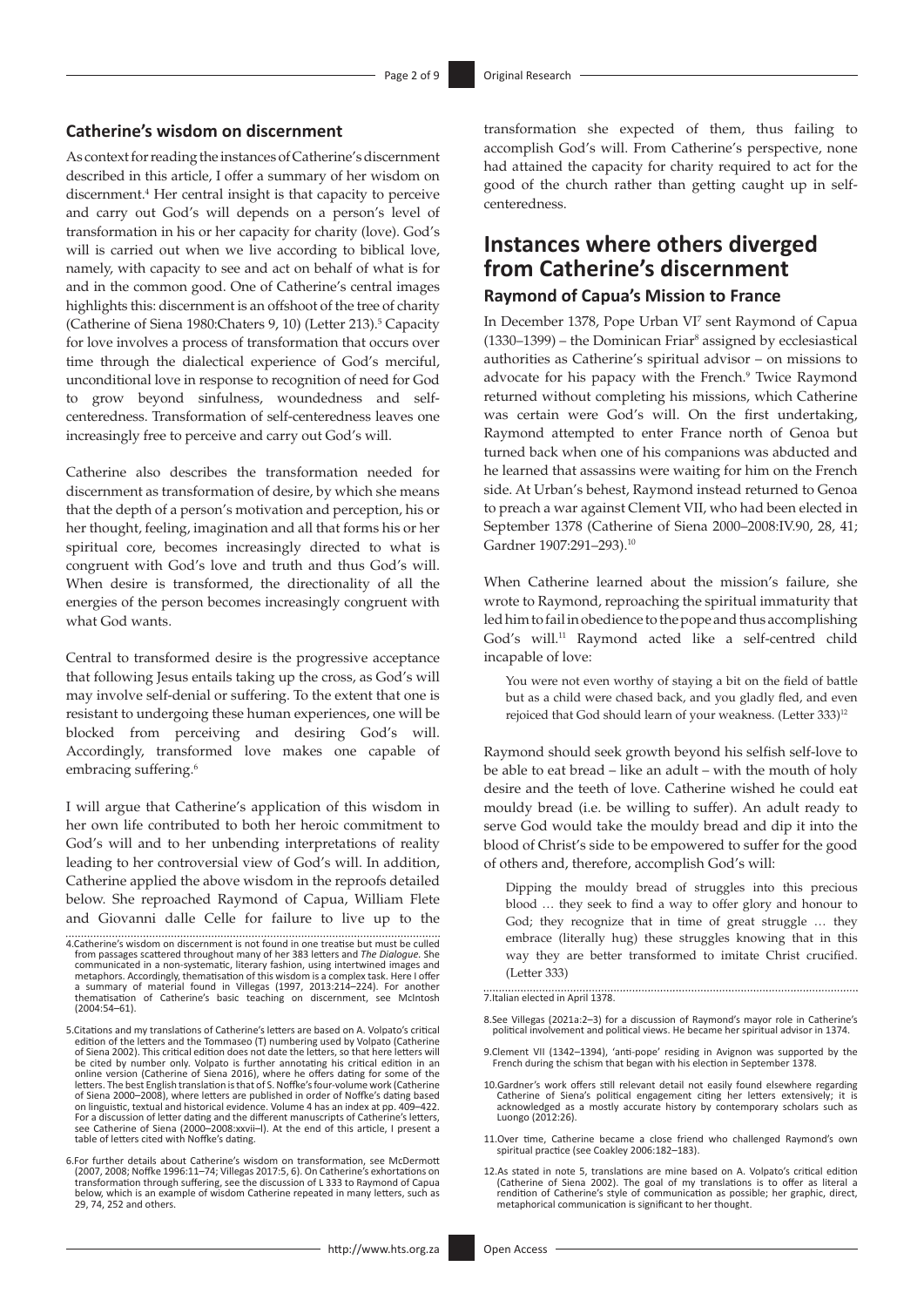Furthermore, Catherine lamented that Raymond was sadly not a grown up of the sort she had hoped him to be, ready for martyrdom if necessary to carry out the pope's mission. She wished he 'had contributed a stone block to the wall of holy church with your blood [i.e. become a martyr] for love of the Blood!' (Letter 333). In short, Raymond had failed to make the right choice, namely, going on to France risking martyrdom for the good of the church.

On his second mission in May 1379, Raymond was to deliver a Bull to the King of France arguing for Urban VI's legitimacy. This time the trip involved crossing into French territory from Barcelona, with a safe conduct from Cardinal Pedro de Luna, now in Spain. The latter had been a friend of Raymond's and had supported Urban. Unfortunately, when Raymond arrived in Spain, he found that de Luna had changed his allegiance to Clement VII and would not offer safe passage to France. Without safe passage, the trip would risk capture and possible death, so Raymond again returned to Genoa (Catherine of Siena 2000–2008:IV.228; Gardner 1907:316–318).

Catherine again reproached Raymond and expressed her disappointment in him. She couched her critique in concern for his spiritual well-being and a long exhortation about transformation through personal encounter with the Crucified. 'I reprimand you so that you can be your true self and invite God's goodness to lead you to greatest perfection' (Letter 344). Raymond's fear for his life instead of continuing to France was a sign of lack of charity, a relapse to selfish selflove. Raymond relied too much on his own strength, rather than on God's capacity to take care of those pursuing his will:

When I don't love, I don't trust in him [*God*] but in myself; my servile fear reveals the lukewarm quality of my love and the extent to which the light of faith is blocked, showing that I trust in myself revealing my lack of faith in my creator. In this way tasks that God calls me to carry out and puts in my hands do not come to the fruitful goal begun by God's assignment. … Am I blocking providence with my unfaithfulness? (Letter 344)

After her exhortations, Catherine directly tells Raymond that he discerned incorrectly; he should have gone to France as requested by Urban VI, 'Christ on Earth'. For the pope's requests are God's will.13

I realize you let go of what was burdensome due to weakness. … To better accomplish God's will and that of Christ on earth, pope Urban VI, I wish you had pursued the route and means that was assigned to you. … If you couldn't go as a monk, then go as a pilgrim, if not on foot then on all fours, if without money, then begging. This would have been faithful obedience to God. (Letter 344)

To remedy his failure, Raymond should pray to be covered in the blood of Christ that would give him the strength to be faithful to God's plans. Most of all, he should allow God to further transform him so that his desire would become congruent with truth:

13.One of Catherine's beliefs to be discussed here.  I rejoice, and wish you to rejoice as well, that since your desire increases, God will wish to fulfil it, as he welcomes true, holy desires; especially if you open the eye of your intellect with the light of most holy faith, in this manner you will know God's will. (Letter 344)

#### **Raymond's perspective**

Clearly Raymond discerned differently than Catherine. Urban VI understood the predicaments Raymond came up against, as evidenced by the fact he did not reprimand him, but rather offered him alternative missions. In other words, Raymond did not disobey the pope. Common sense would suggest that in both cases Raymond pursued the wise course of action. Losing his life on the way to France would not have advanced Urban VI's cause and the strengthening of his papacy, which Catherine hoped would allow Urban to focus on reform of the church, a cause dear to Catherine's heart and certainly God's will.

## **Flete and the Council of the Wise**

Convinced that it was God's will to advocate for the papacy of Urban VI,14 Catherine went to Rome to be available to work on this, the most impassioned cause of the last year of her life. One of the initiatives she supported and perhaps helped to initiate was the Council of the Wise, which called for select hermits and members of religious orders to intercede for the pope and for some of them to go to Rome to offer wise counsel.15 Urban wrote to Bull (1378) requesting this help:

[*W*]e summon to our assistance the devout tears and assiduous prayers of the just children of the Church, that they may humbly and devoutly assail the ears of the Lord, and He may the sooner bend to have compassion upon us. (Cited in Gardner 1907:294)

William Flete,<sup>16</sup> a contemplative monk, and one of Catherine's mentors and spiritual friends, was one of several monks and members of religious orders to whom Catherine wrote – including Urban's Bull – encouraging a response to Urban VI's invitation.

In exhorting Flete and his fellow hermit, Antonio of Nice, to go to Rome, Catherine reminded them to embrace the Cross, a sign of transformation and readiness to follow God's will and serve the church without self-centeredness. She cautioned Flete that he must not stay in the peace and quiet of his hermitage, for this would be a temptation:

Do not seek peace and quiet in anything other than Christ crucified; develop a hunger for the table of the Cross and God's honour, the salvation of persons and the reform of holy church, which is in such need of this reform. … In truth pursue God's will and that of his vicar [Urban VI]; leave the woods and come into the battlefield. For if you do not do this you will have alienated yourself from the will of God. (Letter 326)

14.Pontificate April 1378–October 1389.

<sup>15.</sup>See Letter 323 to Bartolomeo Serafini, Carthusian Prior, urging him to find others to go to Rome and to do so with urgency.

<sup>16.</sup>Cambridge theologian and Augustinian monk who had moved to a monastery outside of Siena to follow a vocation as a hermit; he was known as a holy hermit and valued as a spiritual director.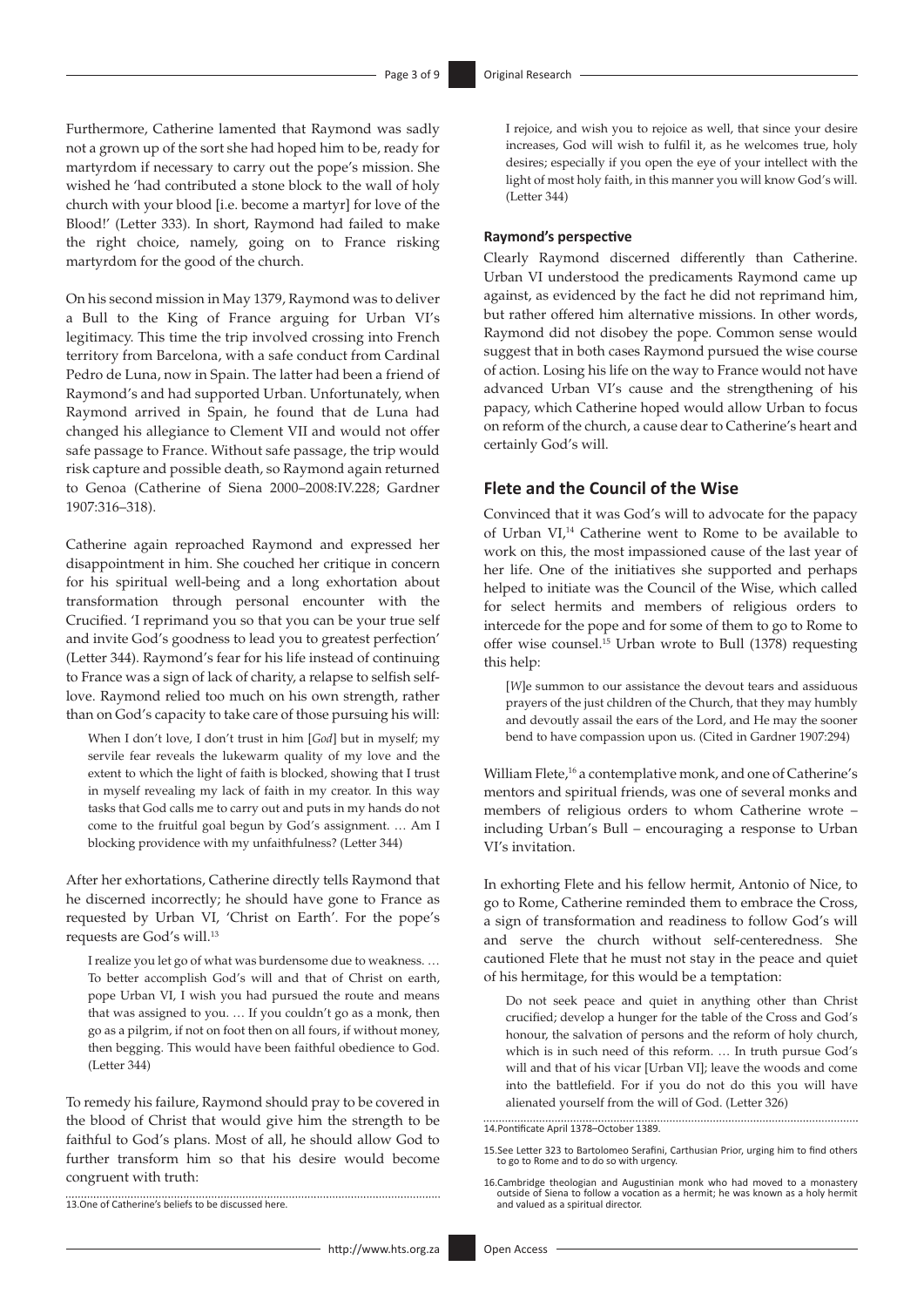Flete, as well as several others, refused Urban's invitation. Catherine was so troubled by this that she would not write to Fleet directly, instead sending her reproach via Antonio:

I didn't expect Brother William [Flete] to answer with such irreverence for holy obedience. … Obedience to the pope is more perfect, and we should always be subject to his command *even onto death* [martyrdom]. Even if obedience to the pope might seem to us lacking in discernment<sup>17</sup> because it deprives us of peace and consolation, we should obey. The contrary, I repeat, involves great imperfection and the deceit of evil. (Letter 328)

Catherine then compared Flete's disobedience with the obedience of two elderly monks who responded to the pope's call as Flete and Antonio should have done. These virtuous monks offered the discomforts of their trip and stayed away from their hermitages for the good of the church. If Flete was going to refuse to go to Rome, he should at least have asked the pope to mission him to remain in his hermitage in this way avoiding sinful disobedience.

#### **Flete's perspective**

Flete remained faithful to his vocation as a contemplative hermit devoted to intercession and to offering spiritual counsel, a vocation that would be disrupted by travel to Rome. Indeed, in his prayer Flete had a vision of Urban VI as true pope. Based on this he contacted English ecclesiastical authorities to argue in favour of Urban VI's papacy (Gardner 1907:298). This sequence of events affirmed that his vocation lay in prayer at his hermitage.

In addition, given the fraught state of papal politics, Urban was unlikely to have followed Fleet's recommendations or those of other monks rather than those of his ecclesiastical and temporal supporters who held positions of power. In other words, Flete's discernment can be interpreted as faithful to his experience of God's guidance.

## **Florence Interdict (1376–1378)**

Catherine's discernment regarding Gregory XI's<sup>18</sup> interdict over Florence offers another instance where her perception of God's will differed from that of others with committed spiritual journeys. Given the overlap of ecclesiastical and temporal authority in Catherine's day, interdicts – forbidding communities from receiving or offering the sacraments and even other church ministries – were used to exercise political power by enforcing papal authority. While Tuscan City States were independent, they had allegiances with the papacy and were subject to pressure by the pope's mostly French representatives. In 1376, emerging republican philosophies against the secular power of the church were advocated by important Florentines who influenced Florence's adherence to the anti-papal league (Luongo 2006:168). Alarmed by these developments, Gregory XI,

18.Pontificate: 1370–1378.

supported by his curia, declared an interdict on Florence – from early 1376 to March 1378 – forbidding celebration of the sacraments and closing churches.<sup>19</sup>

Catherine strongly supported the interdict based on her firm belief that the pope, as Christ on earth, must be obeyed and that any deviation from such obedience was a sin.20 She expressed this support in several letters, including one sent to Angelo, Bishop of Florence, praising him for his clear vision of God's will and his courage in carrying it out. She lauded Angelo's persistence in objecting to breaches of the interdict, even going into exile rather than violating God's will by presiding as ecclesiastical authority over priests who violated the interdict.<sup>21</sup> Catherine wrote to Angelo:

I have the great joy of learning of your perseverance and steadfastness. I pray that even *unto death*<sup>22</sup> you will not turn back, thus acting as a virtuous man and as one of the sweet smelling flowers of the mystical body of holy church … I want to see you a manly person, not fearful so that you can better accomplish God's will and my desire for your salvation. (Letter 242)

#### **Opposition to interdict**

Clergy and religious leaders in Florence differed in their acceptance of the interdict. Some known for their wisdom and holiness supported breaching the interdict to offer the sacraments. One of these was Giovanni dalle Celle, one of Catherine's spiritual friends and advisors.<sup>23</sup> He was 'renowned for his holiness, wisdom and knowledge of the Scriptures, he converted many young Florentines through his direction and letters' (Introduction to Letter 296, Catherine of Siena 2000–2008:II.532 ). Indeed, Catherine had sent young men to benefit from his counsel. Dalle Celle had a significant following and wrote in support of violation of the interdict for pastoral reasons (Luongo 2006:159, 185).

When Catherine learned that dalle Celle advocated breaching the interdict, she wrote to correct his view regarding God's will, although she is less blunt and direct than with Raymond and Flete, perhaps because Catherine was less close to dalle Celle. Her objections were couched in an exhortation about the importance of receptivity to the suffering required to serve God because without this, God's will cannot be accurately perceived or executed. Catherine informs dalle Celle that she is discouraged by the behaviour of the 'ministers of the blood' [priests]. She asserts, 'my tongue cannot describe so many faults and evils' (Letter 296). The religious and laity amongst the Florentines were equally

<sup>17.</sup>Catherine uses the word *discrezione*, discernment, with more than one meaning. One is a reference to the virtue of discernment, that is, the capacity to perceive that which is in right ordered measure, which is the meaning here. A discussion of<br>this virtue and Catherine's multifaceted use of *discrezione* is discussed in Villegas<br>(1997:20, 23, 24, 27, 28).

<sup>19.</sup>On the interdict against Florence, see Luongo (2006:167–176, 185–186; Vauchez 2018:48–49, 56–68).

<sup>20.</sup>See, for instance, Letter 284 where Catherine complains to Cardinal de Luna asserting clerics are preaching heresy encouraging people to receive the sacraments; this is heresy because it violates the pope's command. See also letter 207 to Florentine leaders who are against the interdict.

<sup>21.</sup>See Noffke's introduction to Letter 242 (Catherine of Siena 2000–2008:II.527).

<sup>22.</sup>Referring to martyrdom. My emphasis. See Villegas (2021b:3) on martyr spirituality in Catherine.

<sup>23.</sup>Dalle Celle was a Florentine nobleman who started as a parish priest, but after conversion from a less than exemplary life became a hermit living in Vallombrosa just outside Florence.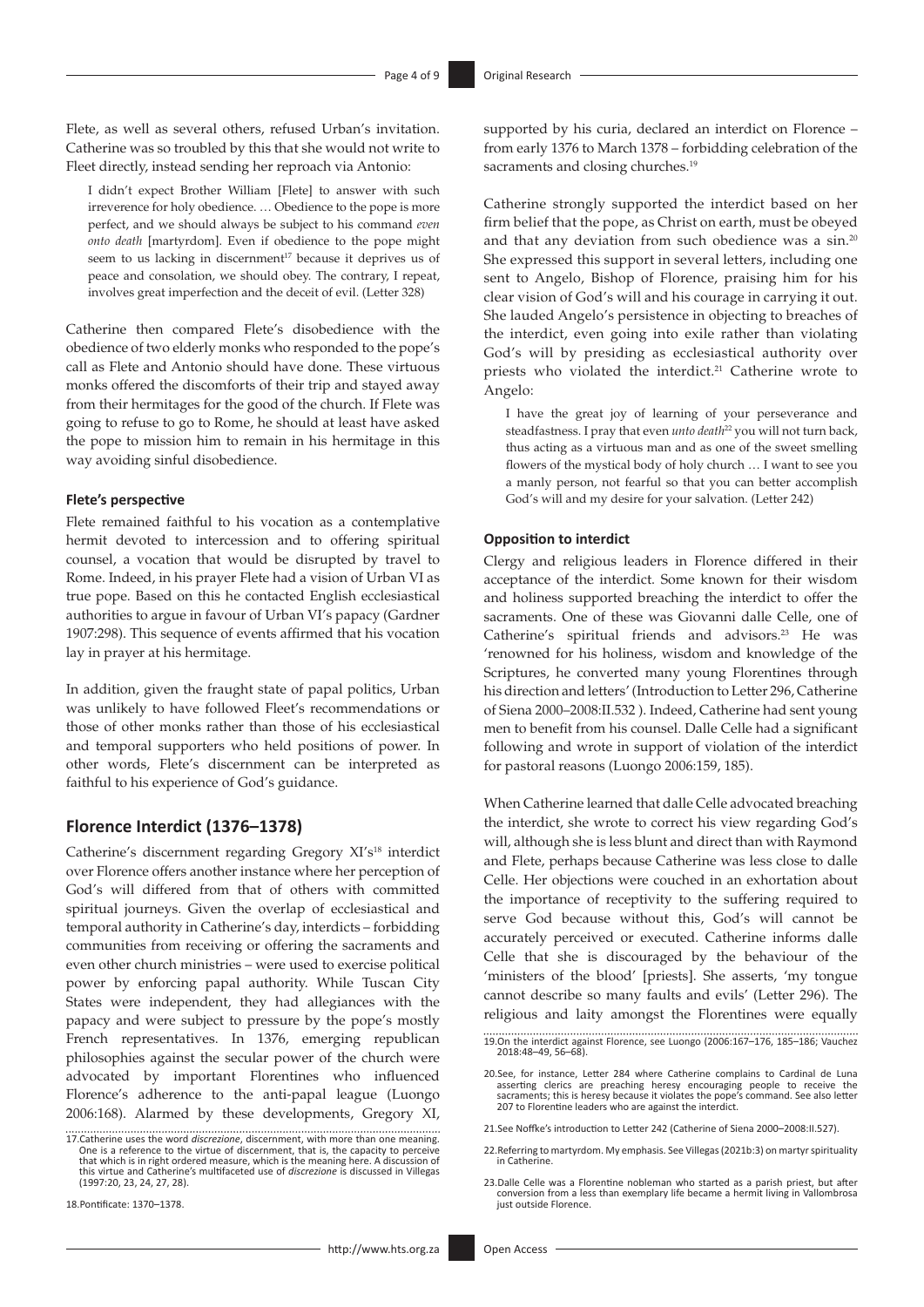hopeless in obeying the pope regarding the interdict. After her lamentation, Catherine states:

Whether they do this [*flaunt the interdict*] out of imperfection or because of advice received, if I were the one advising, I would advise that if they want to live perfectly they should choose death [*rather than disobey God's will, i.e. flaunt the interdict*]; and if they should feel too weak to do so, they should leave the place, which is the cause of sin.<sup>24</sup> (Letter 296)

Dalle Celle's view that making the sacraments available and offering pastoral care was more important than obeying the pope's interdicts was more congruent with sacramental theology25 and, indeed, more congruent with Catherine's value system regarding the church's role as purveyor of salvation. The fact that in this case Catherine prioritised obedience to the pope in determining God's will shall be interpreted and discussed below in 'Beliefs: Filters for discernment'.

#### **Crusades**

For Catherine, the crusades were clearly God's will. While she was enlisted by ecclesiastical authorities to advocate for this cause,<sup>26</sup> it was one dear to her heart. Indeed, she wrote over 40 letters encouraging participation in the Crusades, including nine to Gregory XI, urging him to pursue his plans as quickly as possible. She also tried to persuade her followers to join a holy passage pilgrimage (i.e. the crusade). $27 \text{ In}$ addition, she travelled throughout Tuscany to persuade temporal and ecclesiastical authorities to join this cause.

#### **Birgitta of Sweden's advice to Gregory XI**

Yet, another medieval woman mystic and saint who advised ecclesiastical and temporal authorities warned Gregory XI that the crusade was not pleasing to God. Birgitta of Sweden – of noble birth, married and widowed – eventually resided in Rome and became a mystical-prophetic advisor to several popes until her death during Gregory XI's pontificate.28 Birgitta advised that:

[*A*]s for the expedition which the Pope is organizing to redeem the sepulchre of Christ with mercenary soldiers, that will no more please Him than did the worship of the Golden Calf. (Cited in Gardner 1907:101–102)

Furthermore, in her *Revelations,* Birgitta informs that God is displeased with crusaders' lack of compassion with 'unbelievers' and with their fighting out of pride and greed (Birgitta of Sweden 2006:bk. 2, Chapter 19). In other words, Birgitta, who claimed her wisdom was based on revelations

- 24.The date and context of the letter make clear that Catherine is referring to the interdict although it is not explicitly named. See also comments by Noffke (Catherine of Siena 2000–2008:II.532).
- 25.Catholic sacramental thelology—at least since Thomas Aquinas—asserted the importance of the sacraments for salvation.
- 26.In Villegas (2021a:3–4), I show that the political causes in which Catherine engaged were not initiated by her, that she was enlisted for political purposes by ecclesiastical authorities.
- 27.Catherine's crusade letters to Gregory XI were analysed in Villegas (2021a:4, 6) and those to other correspondents in Villegas (2021b:3–8).
- 28.For a description of Birgitta's involvement in advising popes, see Falkeid (2017:135– 145; Gardner 1907:44–46, 101–105).

<http://www.hts.org.za> Open Access

of words and images received from God, discouraged Gregory XI's crusade.

#### **Giovanni dalle Celle against women pilgrims**

In her passion for the crusade as a path to salvation, an opportunity for martyrdom and an offering pleasing to God, Catherine advised some of her fellow *mantellate*<sup>29</sup> to pilgrim to the Holy Land (Letters 132, 144). However, Giovanni dalle Celle advised one of his spiritual daughters, Domitila, not to abandon her convent for dangerous and distant journeys. This was not God's will, he told her, and exhorted her not to let herself be influenced by Catherine.<sup>30</sup> Dalle Celle's judgement counters Catherine's conviction that her female followers should join the holy passage pilgrimage to the Holy Land.

## **Urban VI election**

Catherine saw God's will in the election of Urban VI and the work of deceit and evil in the election of Clement VII.31 If Urban VI was the true pope, his election was for the good of the church and, therefore, God's will. Accordingly, Catherine wrote multiple letters urging the acceptance of Urban as true pope and admonishing that whoever was against him would be on the side of falsehood and sin.<sup>32</sup>

While we cannot know whether Catherine's discernment regarding Urban VI's papacy was representative of God's will or not, it is notable that others of holy reputation diverged from her discernment and came to see Clement as the true pope. One was Cardinal de Luna who had initially supported Urban and was reputed as a man of integrity who changed his allegiances in the search for truth.<sup>33</sup> Another was the Carthusian abbot general Guillaume Rainaud, one of Catherine's correspondents (Letter 55), who first supported Urban and then changed his allegiance to Clement.<sup>34</sup> Most significantly, Saint Vincent Ferrer, a learned Dominican university professor and itinerant preacher, known for his holiness, supported Clement VII and his friend de Luna. Indeed, Ferrer worked for the support of the Avignon papacy while seeking to resolve the schism in the church (Ferreiro 1998:41–42; Gardner 1907:284).

## **Analysis**

We have seen that persons with commitments to a relationship with God and the good of the church came to judgements that diverged from those of Catherine and their judgements

29.Women belonging to the penitentiary lay order to which Catherine belonged. Under Dominican direction, these women did not take vows.

- 31.For example, Catherine affirms 'he [Urban VI] is true pope, in whom are entrusted the keys of the Blood [salvation]' (Letter 347). By contrast, Catherine refers to Clement VII as 'the anti-pope, devil incarnate' (Letter 322).
- 32.See Letter 310 to three cardinals who changed their allegiance to Clement VII. Other letters include 312, 313, 317, 322, 347 and 357 (not an exhaustive list).
- 33.See Noffke's introduction to Letter 284 (Catherine of Siena 2000–2008:III.114; see also Gardner 1907:257).
- 34.Guillaume had collaborated inviting clerics to Urban's Council of the Wise; see section on Flete.

<sup>30.</sup>Dalle Celle's letter is cited in Viglione (2014:95).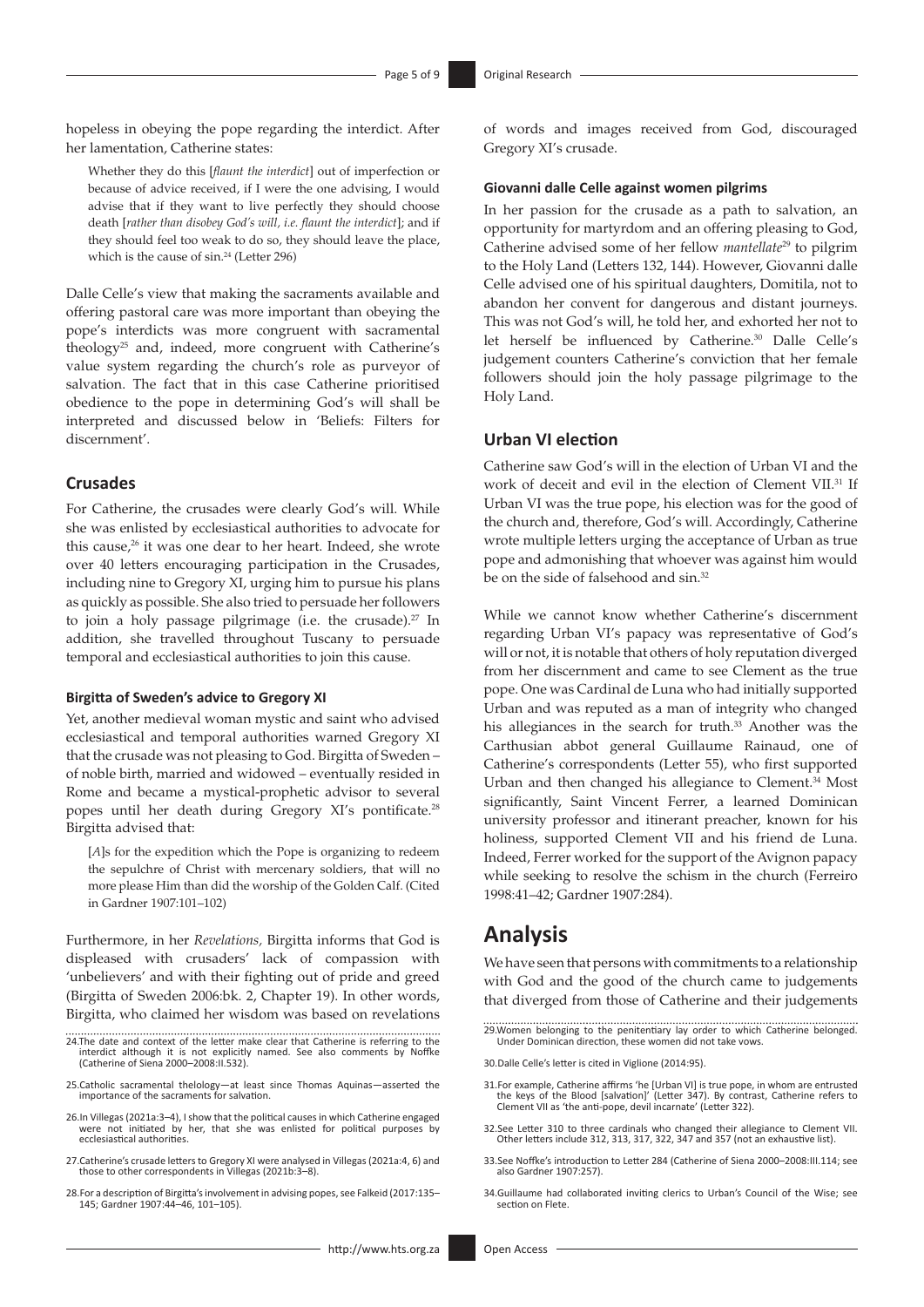were more likely to be congruent with God's will. Flete and Raymond made ordered personal discernments. Those who prioritised offering the sacraments during the Florence interdict followed a more theologically and pastorally accurate path. Birgitta's revelations about Gregory XI's crusade seem to better reflect wisdom and truth, for Gregory XI's crusade never flourished, and the original religious fervour for a holy passage pilgrimage of the early crusades had waned, as Birgitta rightfully pointed out. While judgements about the relative 'right order' regarding the papacies of Urban VI versus that of Clement VII are difficult to make, what is relevant here is that persons with exemplary spiritual journeys, including a saint, differed from Catherine's absolute clarity.

How, then, can we interpret the fact that Catherine came to controversial and probably inaccurate discernments? For, by the time Catherine offered her discernment on papal politics she had journeyed long on the path to union with God and transformation of desire, the transformation central to Catherine's wisdom regarding capacity to perceive and carry out God's will.

## **Beliefs: Filters for discernment**

I propose that Catherine's deeply held beliefs about what she considered paramount truths became filters through which she interpreted God's will. These beliefs and the absolute, unbending manner in which she held and applied them in some cases resulted in controversial discernments. In the following paragraphs, I examine these beliefs and the manner in which they influenced Catherine's judgements.

#### **Role of church and pope in salvation**

In the first of this series of articles I showed that salvation was a guiding truth for Catherine's mission on behalf of papal politics. She was uncompromisingly convinced that the church as an institution and the pope as its head mediated salvation. The pope was Christ on earth irrespective of his personal holiness so that his decisions regarding church policy were God's will and must be understood as for the good of the church.35 She affirms this in various letters including the following one to the Florentines:

You know well that Christ left us his Vicar for the salvation of our souls. We can only obtain salvation in the mystical body of Holy Church whose head is Christ and we the members. Whoever disobeys Christ on earth [the pope], who is in the place of Christ in heaven, will not partake of the blood of the Son of God. For God has ordained it so that through his [the pope's] hands this blood and all the Holy Church's sacraments – which receive life through the blood – should be given to us. (Letter 207)

Accordingly, obedience to the pope was an ultimate value and disobedience a serious sin:

Whoever rebels against the church and our Christ on earth [*the pope*] – is a rotten member who has fallen into the side of death; for whatever we do to him [the pope] we do to Christ on earth. (Letter 207)

That Catherine's belief in obedience to the pope for the good of the church was of ultimate importance and that she applied it in an absolute, unbending manner is evidenced by the fact that it trumped other beliefs important to her. Catherine speaks often about the blood of Christ as a symbol of his life given for us and attests in many letters and *The Dialogue*36 to the significance of the Eucharist. As just cited above, she affirms that the sacraments – mediators of the salvific blood – are essential for salvation. It is, therefore, remarkable that while she showed compassion for the Florentines left without the sacraments, $37$  she believed priests who violated the interdict to offer these were sinning by disobeying the pope and therefore going against God's will.

#### **Martyrdom**

Another overarching, foundational belief that coloured Catherine's discernments was the ideal of martyrdom. As the ultimate sign of giving of oneself to God and of imitation of Jesus' dying for us, she was convinced that the desire for martyrdom and the willingness to die as a martyr were God's will. As we saw, this ideal had caught Catherine's imagination early on in her journey and continued influencing her thought until her death.38

Catherine's belief in the church as the mediator of salvation, the pope as Christ on earth and martyrdom as the highest of ideals undergirds her certainty about God's will in several of the situations analysed in this article. Raymond should have gone to France at all costs because the pope ordered it for the good of the church, and he should have been willing to risk his life, that is, become a martyr. Flete should obey the pope's invitation to go to Rome, which was also for the good of the church and as such a greater good than Flete's interpretation about his contemplative vocation. The Florence interdict was God's will because it was Gregory XI's policy for the good of the church in cementing church authority and moving towards peace.

#### **Crusade**

Catherine's absolute conviction that the crusade was God's will was also undergirded by several of her central beliefs. Catherine would have been formed by preaching about the salvific nature of the crusades.<sup>39</sup> Indeed, from Catherine's

- 36.There is a long treatise on the Eucharist, the body of Christ, in Catherine of Siena (1980:ch. 110–112).
- 37.On Catherine's compassion for the Florentines, see Letter 207 and Luongo (2006:166).

<sup>35.</sup>See Villegas (2021a:4–6) for a discussion of Catherine's belief regarding the salvific role of the pope as Christ on earth; this article extensively shows Catherine's belief in salvation as paramount value.

<sup>38.</sup>See Letter 226 to Raymond. See Villegas (2021b) where I show that elements of martyr spirituality are present in a majority of her letters.

<sup>39.</sup>Based most likely on Bernard of Clairvaux's sermons, which had great influence on early crusade theology and spirituality. Bernard argued that the 'holy passage' (crusade) was God's will, so much so that if a crusade were unsuccessful it was because of the sinfulness of the crusaders and not an error in the pope's call for such a holy pilgrimage (Flood 1974:26, 35). Note that Bernard wrote 200 years before Catherine's day in a different historical context.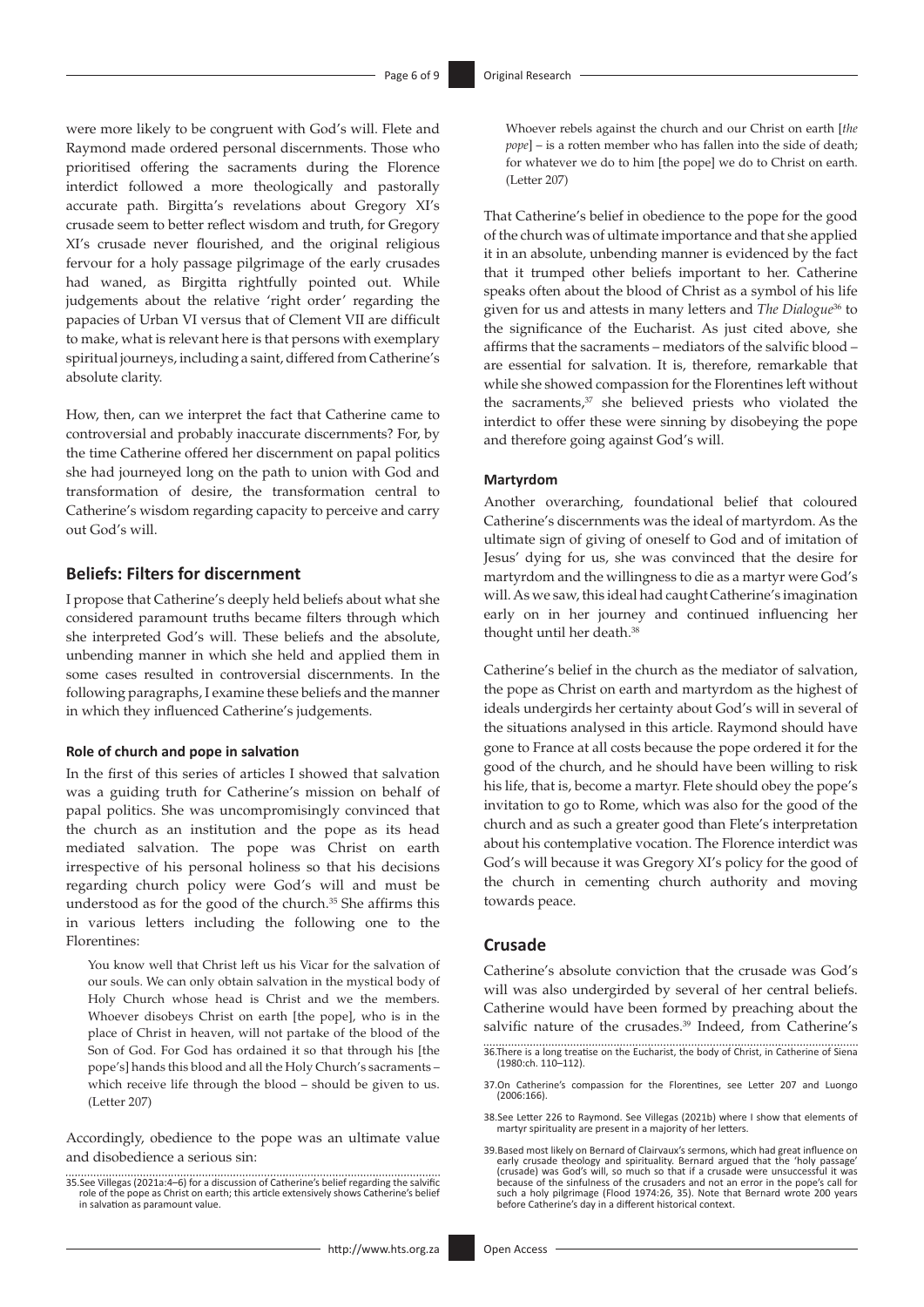perspective the crusade offered salvation – a primordial value – in many ways. It was an opportunity for the salvation of soldiers of European lands who would stop fighting against each other, for Catherine saw as sinful war amongst European 'brothers'.40 Furthermore, soldiers would find transformation through the crusade pilgrimage to the Holy Land. In fighting to recover the places where Jesus lived and died, the possibility of conversion would be offered to 'unbelievers'.<sup>41</sup> In addition, the crusade offered an opportunity for martyrdom as a goal of this holy passage pilgrimage. And, of course, the crusade represented the pope's policy for the good of the church and was, therefore, unquestionably God's will.

#### **Foundational belief**

In the letters analysed, we saw that Catherine held her beliefs in an absolute, unbending manner. Once she was convinced that something was true, that truth became an unquestioned guiding value. Context seemed irrelevant to her. A major reason for the absoluteness with which Catherine held these and other beliefs she considered true and therefore God's will undoubtedly had to do with the manner in which she experienced her relationship with God. She lived the wisdom she taught, in that she acted as someone persuaded of the intimacy of her union with God so that if she understood something to be true then it must be guided by God.

One could say, then, that Catherine had a foundational belief that functioned as an overarching first filter for all her discernments, both those that were prophetic in calling ecclesiastical and temporal authorities to behaviours and policies that promoted salvation and those described in this article, which were contested by others and could be interpreted as not representative of God's will. This foundational belief was her unquestioned assurance about the depth of her relationship with God. Catherine acted as someone profoundly persuaded of Paul's own belief, 'for I have been crucified with Christ; and *it is no longer I who live, but it is Christ who lives in me*' [my emphasis] (Gl 2:19–21, NRSV).

This assurance is evidenced in the unequivocal certainty with which she communicated about what she considered God's will. She – a young, uneducated lay woman – told both lay and ecclesiastical authorities that she was right and they were wrong.42 She claimed in many such instances to speak for God himself. For instance, to Queen Giovanna of Naples she stated, 'I ask *and press on behalf of Christ crucified*' [my emphasis] (Letter 138). She told Gregory XI:

I beg you in the name of Christ crucified, I *want you* to offer this mercy … I *demand* mercy for them, I say to you, sweet Christ on earth, *on behalf of Christ in heaven …* [my emphases] (Letter 196)

40.See, for instance, Letter 235 to the King of France, and Letter 140 to a mercenary soldier.

41.See, for instance, Letter 374 to a knight she was persuading to join the crusade.

42.For instance, see the discussion of letters 133 and 143 to Queen Giovanna of Naples and Letter 235 to King Charles V of France in Villegas (2021b:6–7) and various letters to Pope Gregory XI in Villegas (2021a:5–9). This self-assurance about being in tune with God's will in matters related to the good of the church, however, led to an unbending interpretation of these truths, which in the instances analysed here resulted in controversial discernments.

## **Personality and culture: Influences on discernment**

#### **Tendency to the absolute and heroic**

The above overarching filter was intertwined with Catherine's personality characteristics and sociocultural context. Catherine was drawn in an unnuanced manner to heroic spiritual values. From her childhood she longed to imitate the martyrs and was attracted to those idealised holy persons who lived alone in the desert and those who were said to practise extreme penances and severe fasts for love of God. While these legends of spiritual heroism were undoubtedly part of the popular spirituality of her day, Catherine had a penchant for taking these literally and tried to live them. She escaped as a child to a cave – to be a hermit – and then lived in solitude in her own home while practising physical penances and severe fasting. While in the Tuscany of the late 14th century a spirituality of martyrdom formed part of pious formation, the ideal invited persons to be willing to give their life to God – in service, not literally – and be willing to suffer in order to serve God's church. Yet Catherine interpreted martyr spirituality literally, personally desired to die as a martyr,<sup>43</sup> and invited her followers and correspondents – including the most worldly and least pious – to have a similar desire.44

I propose this attraction to heroic ideals, which persisted until Catherine's death, contributed to the absoluteness with which she held beliefs, especially her ideal of martyrdom and the supremacy of belief in obedience to the pope: two beliefs which are present in the examples examined here. Thus, her understanding of Raymond's and Flete's disobedience of the pope reflected a highly idealistic and absolute view of such obedience. As we saw, neither Raymond nor Flete interpreted their choices as disobedience to the pope; neither did Florentine clerics or the devout monk dalle Celle, who believed offering the sacraments was more important than obedience to the papal interdict. Her belief in the crusade was highly idealised, as evidenced both in her expectation that her followers – including single women – would go on a crusade pilgrimage, and in her lack of appreciation of the political realities in Europe that made a crusade impracticable at that time. The expectation that her followers and correspondents would be persuaded to seek martyrdom in a crusade pilgrimage was also highly idealistic, indeed, quite unrealistic.

<sup>43.</sup>For instance, Catherine expresses her deep disappointment to Raymond, 'my desire to give my life for the truth and for the sweet bride of Christ [the church] was not fulfilled', when the Florentines rebelling against the interdict attacked a house where Catherine was staying, and she was spared death (Letter 295). For a discussion of this incident, see Luongo (2006).

<sup>44.</sup>See the analysis of Catherine's crusade letters where she invites persons as disparate as the Queen of Naples, professional warriors, a worldly enemy of the Papal states and others, to desire martyrdom and go on crusade and seems to expect this invitation would be accepted (Villegas 2021b).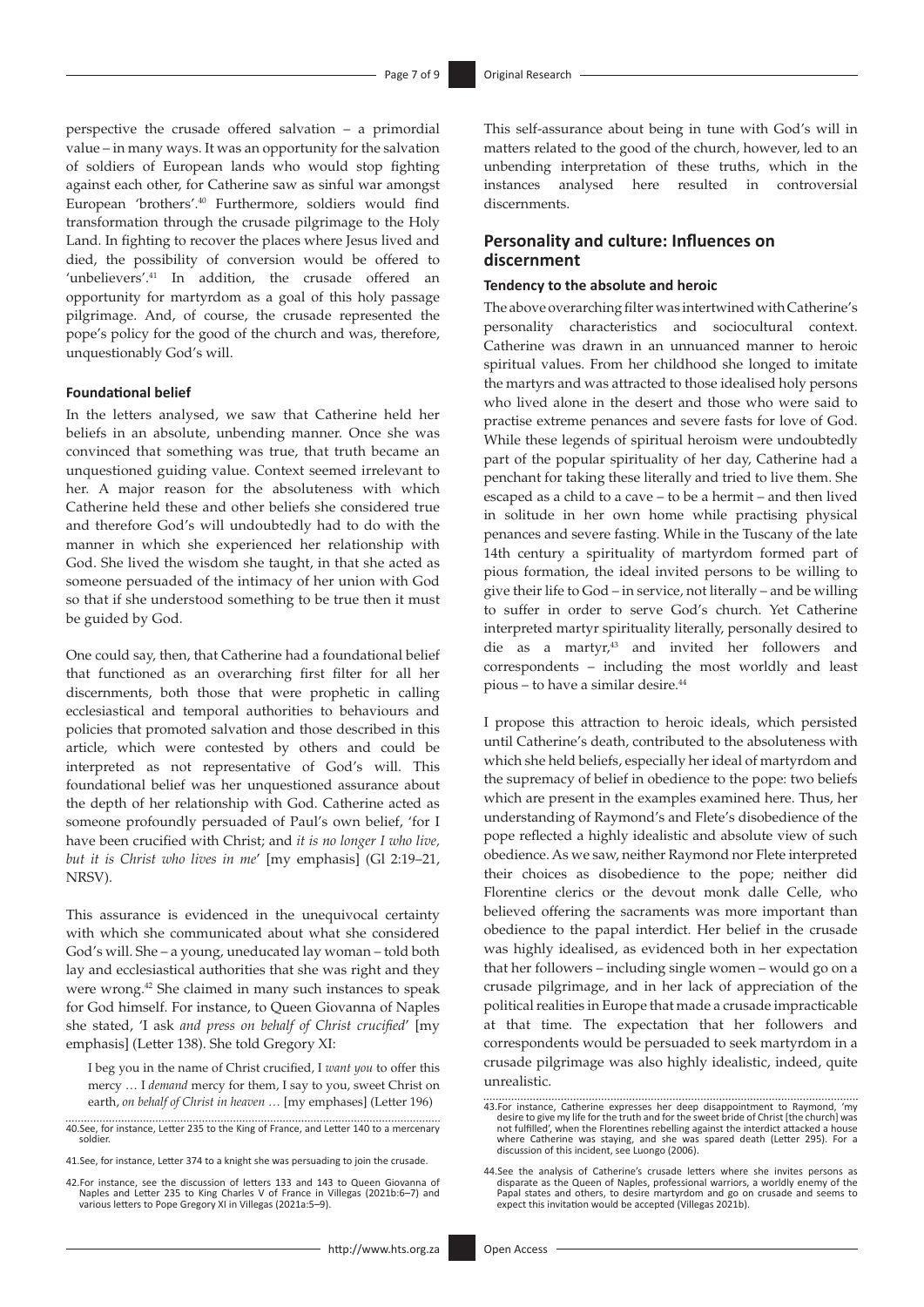#### **Lack of formal education and worldly experience**

Catherine's lack of formal education and worldly experience are sociocultural factors, which also influenced her discernment.45 In the case of the crusade, these factors may in part account for the contrast between Catherine's discernment and that of Birgitta of Sweden. Birgitta had a breadth of experience that Catherine did not have. As a Swedish noblewoman, she received an education; she was married and had children. She had personally dealt with temporal and church authorities and had been on pilgrimage within Europe and to the Holy Land. Birgitta's education and experience of ecclesiastical and temporal politics could have made her receptive to critical views of papal policy and specifically of the crusades. Similarly, Raymond's, Flete's and dalle Celle's nuanced understanding of obedience to the pope and their realistic ability to analyse the political and practical circumstances about which they discerned were grounded in their education and intimate knowledge of the workings of the church.46 Similar qualities would apply to the monks and ecclesiastical authorities mentioned above who did not *a priori* judge the election of Clement VII as 'evil' and could consider him the legitimate pope.

## **Conclusion**

Catherine's wisdom on discernment has biblical roots in the teachings of Paul as noted above. As we are transformed in Christ, we are better able to perceive and carry out God's will. Undoubtedly this wisdom on discernment makes a significant contribution to Christian practice. The above analysis, however, shows that even a person as fully transformed as Catherine, someone as exceptional in her complete openness to God dwelling within her and uncompromisingly desirous of doing God's will could misperceive or misinterpret this will. This vulnerability suggests that Catherine's wisdom regarding discernment must be modified by conscious attention to contextual influences. We are all limited and sinful and therefore vulnerable to misinterpretations; even the most holy mystic is vulnerable to personality and contextual influences in the interpretation of even the most sublime spiritual experience – for interpretation of the Spirit's movement within us is filtered through our human reality, which includes our profoundest beliefs. Indeed, beliefs deeply root the way we seek to uncover the transcendent meaning of our lives, and the practices we pursue on this journey of discovery and growth.47 And beliefs are in turn coloured by our personality, our culture and our time in history. This suggests discernment calls not only for awareness of our level of transformation – following Catherine's wisdom – but also for conscious consideration of our beliefs and awareness of our personalities and cultural contexts.

- 45.Suzanne Noffke, expert Catherinian scholar, suggests Catherine was naïve<br>regarding politics. The lack of education and worldly experience together with a<br>highly idealistic personality are congruent with this characteris 1996:55).
- 46.Raymond was a theologian and canon lawyer, Flete a theologian from Cambridge University and dalle Celle a Florentine nobleman and ordained priest.
- 47.See the definition of spirituality in Villegas (2018:2), which highlights that spirituality is guided by beliefs.

## **Letter numbers followed by dates according to S. Noffke (Catherine of Siena 2000–2008)**

| 55  | September 1377   |
|-----|------------------|
| 132 | December 1375    |
| 144 | <b>July 1375</b> |
| 196 | February 1376    |
| 207 | April 1376       |
| 213 | October 1378     |
| 242 | October 1377     |
| 284 | April 1378       |
| 295 | <b>June 1378</b> |
| 296 | October 1377     |
| 310 | September 1378   |
| 322 | December 1378    |
| 326 | December 1378    |
| 328 | January 1379     |
| 333 | January 1379     |
| 344 | August 1379      |
| 347 | May 1379         |

# **Acknowledgements**

## **Competing interests**

The author declares that she has no financial or personal relationships that may have inappropriately influenced her in writing this article.

## **Author's contributions**

D.L.V. is the sole author of this research article.

### **Ethical considerations**

This article followed all ethical standards for research without direct contact with human or animal subjects.

## **Funding information**

This research received no specific grant from any funding agency in the public, commercial or not-for-profit sectors.

### **Data availability**

Data sharing is not applicable to this article as no new data were created or analysed.

#### **Disclaimer**

The views and opinions expressed in this article are those of the author and do not necessarily reflect the official policy or position of any affiliated agency of the author.

## **References**

Birgitta of Sweden, 2006, *The revelations of St. Birgitta of Sweden*, B. Morris (ed.), transl. D.M. Searby, Oxford University Press, Oxford.

- Catherine of Siena, 1980, *The dialogue*, transl. S. Noffk (ed.), Paulist, New York, NY.
- Catherine of Siena, 2000–2008, *The letters of Catherine of Siena*, transl. S. Noffke (ed.), 4 vols., Arizona Center for Medieval and Renaissance Studies, Tempe, AZ.